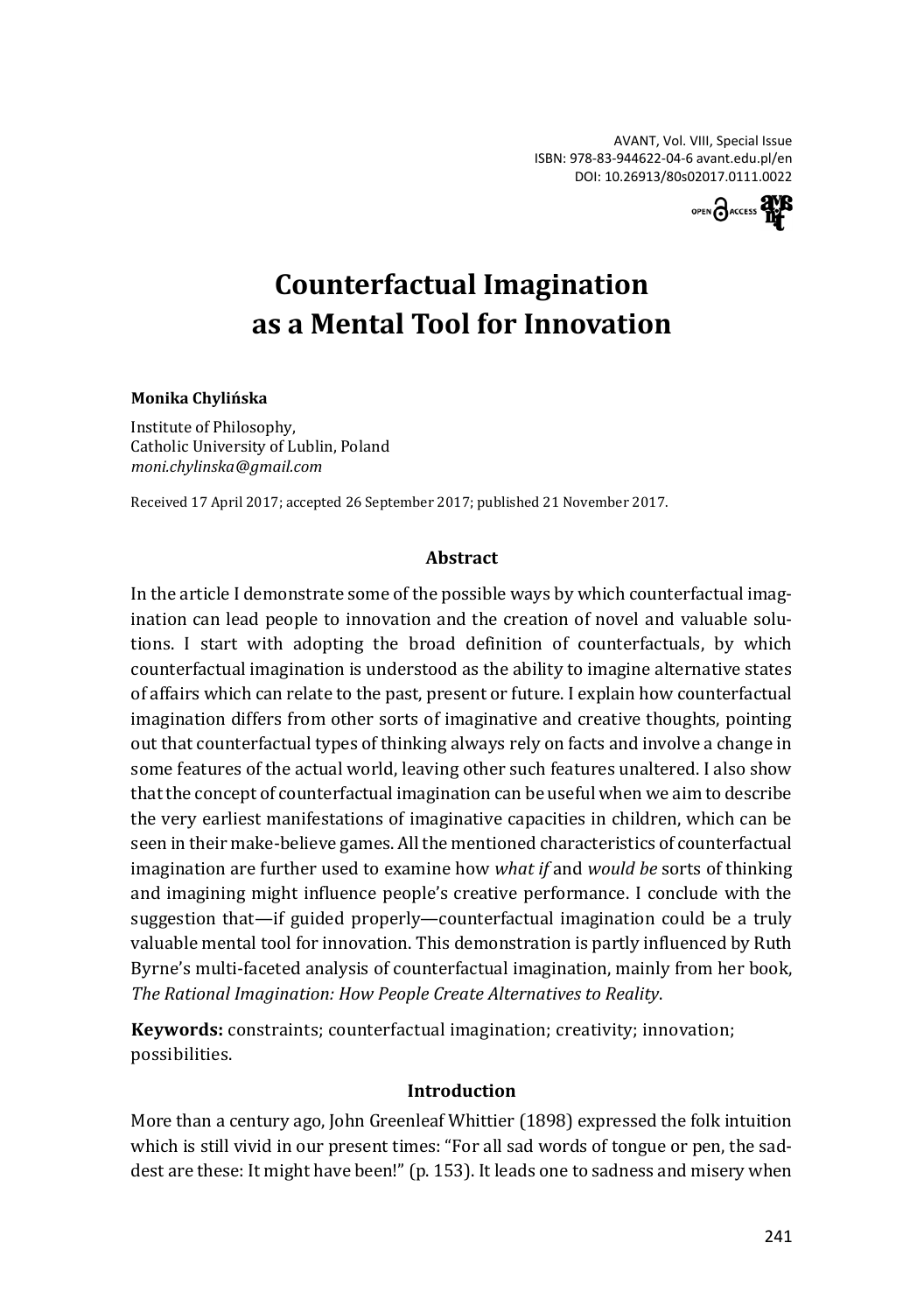one thinks about the possible and promising events that could have happened or could have almost happened, which can be a more heart-breaking case, but that which did not happen. "It might have been a masterpiece!" could be piteously thought by a painter who accidentally poured paint on his canvas. On the other hand, as I aim to show in this paper, such trains of thought as *it might have been* or *what if* are a powerful tool to expand and even enable our human capacity to innovate and create.

Suppose that another painter also thinks that his finished painting *might have been* a masterpiece (but was careful enough not to spill the paint). He is looking at his *almost-masterpiece* and asking a series of *what if* questions, or visualizing some *what if* images in his mind.<sup>1</sup> "What if I (had) used more blue?" "What if I (had) painted more sunflowers?" In this case, it is not hard to predict some further benefits of such *could have been* imagining, e.g., we can suppose he is learning from his mistakes or he is planning how to paint a more beautiful still life painting next time. Indeed, *what if* or *might have been* thoughts have already been shown as thoughts that can yield helpful scripts for future behavior, including creative behavior (Roese, 1994). Nevertheless, there are many more directions in which we can study how such thoughts (hereinafter called counterfactual thoughts) can be linked to innovation and to our general potential to create. <sup>2</sup> In this article I seek to demonstrate some of these connections and several practical applications. This demonstration is influenced by Ruth Byrne's multi-faceted analysis of counterfactual imagination, mainly from her book, *The Rational Imagination: How People Create Alternatives to Reality* (2005).

## **Counterfactual Imagination That Relies on Facts**

Counterfactual imagination is a distinct ability among our other mental capacities with which we consider alternative states of affairs, or, in other words, generate and process counterfactuals (Byrne, 2005). It is said to appear very early in human development at the age of 18 months, when children start engaging in pretend play (Amsel & Smalley, 2000; Harris, 2000; Lillard, 2001; Weisberg, 2015). Moreover, counterfactual imagination is sometimes perceived as a particular evolutionary precedent and as a potential explanation of the unique human cognitive attributes (De Smedt, 2011; Suddendorf, 2013).

 <sup>1</sup> I support the view according to which thinking what if does not need to be expressed propositionally since alternative states of affairs can be simply imagined or visualized. This will be more precisely explained later.

<sup>2</sup> I agree with the proposal of Margaret Boden (2004) and Maria Kronfeldner (2009) to treat as creative such cognition that is a basis for giving new and valuable ideas from the perspective of the individual alone, not only for producing what is new and valuable in an objective or communally agreed upon sense.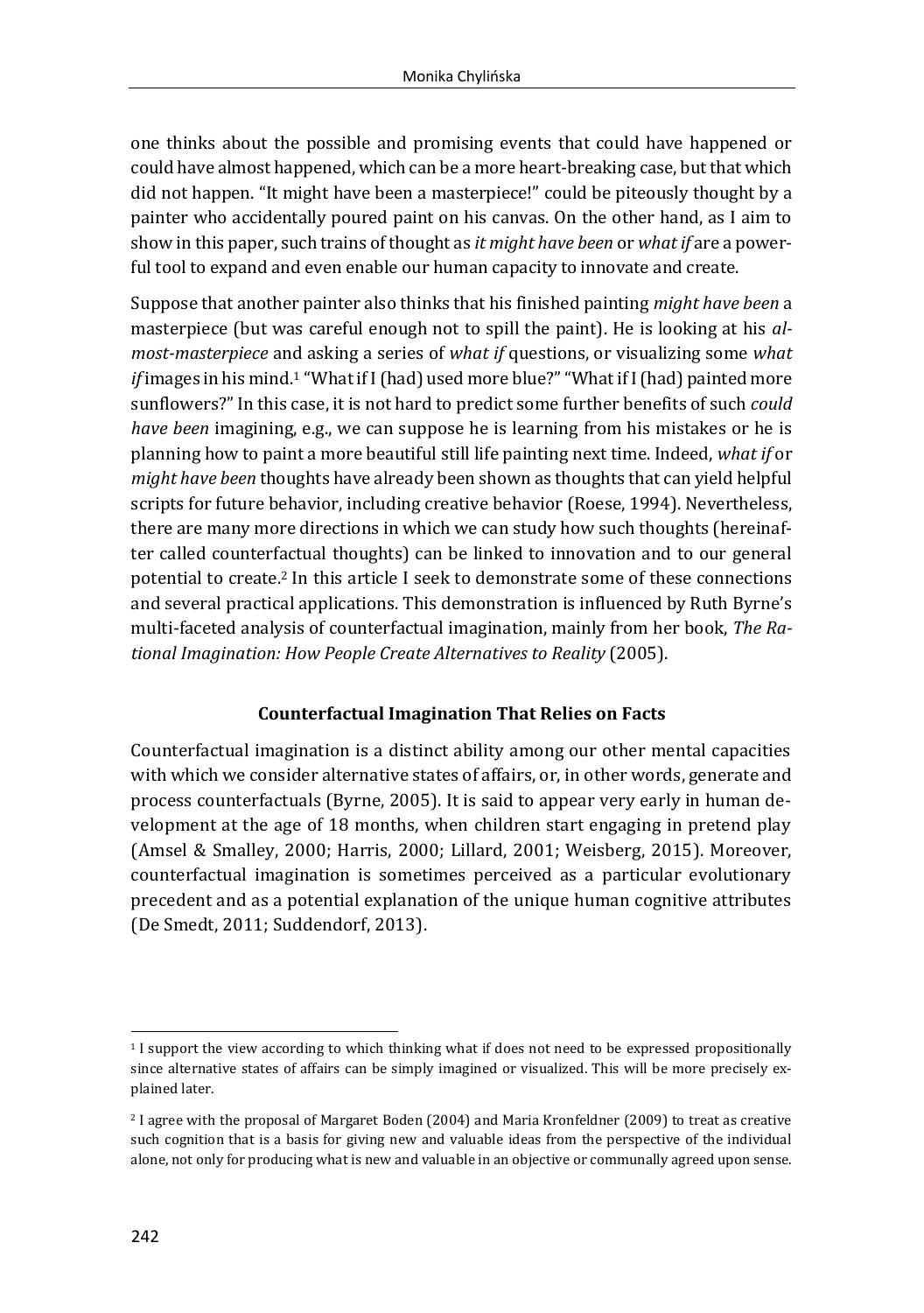Although this phenomenon is discussed in the literature as counterfactual thinking (Roese, 1997) or counterfactual reasoning (Weisberg & Gopnik, 2013), I prefer to refer to it here as counterfactual imagination (referring to Byrne [2005]), thus suggesting that we can not only deliberately think or reason about alternative states of affairs, but we can also imagine or visualize them. Moreover, I do not want to treat this ability only as the ability to construct possible scenarios that have to rely on the past, as did Roese (1997) or Kahneman and Varey (1990). Indeed, most analyses have focused on describing counterfactuals as alternatives for past events<sup>3</sup> which are uttered with the formula "What might have been if X had or had not happened?" I argue that this capacity is a more general one, since I define it as an overall capacity for imagining various alternative scenarios. <sup>4</sup> We can construct counterfactuals not only for what has happened, but also for actual and habitual states of affairs, as well as for events anticipated as likely to happen (future hypotheticals). Additionally, we assert the existence of *timeless* counterfactuals, as is shown in the example "If kangaroos had no tails, they would topple over" (Lewis, 1973; Woodward, 2011), where time is neither key nor decisive in consideration of this counterfactual. Therefore, I define counterfactual imagination as embracing all thoughts about alternatives to the here and now, including, for example, thinking about the future and pretend or fictional worlds (Amsel & Smalley, 2000; Edgington, 2011; Gopnik, 2009; Harris, 2000; Woodward, 2011).

When applying such a broad definition of counterfactual imagination, it is important to explain how it is described differently from other sorts of imaginative and creative thoughts; for instance, from the notion of divergent thinking. An important characteristic of counterfactual imagination highlighted in literature is that it *counters the facts*, where *the facts* part is actually highly significant. Namely, we always refer to reality while imagining alternative states of affairs or—to put it differently—while pondering possible worlds. This means that these counterfactual types of thinking involve a change in some features of the actual world, while other such features are left unchanged (Woodward, 2011). Let us go back to the previous example of the painter who thought "What if I had used more blue in my painting?" Actually, there is only one thing that he alters in his visualization: the amount of blue paint. The other features of the actual world (such as the portrayed objects or the size of the canvas) are left unaltered.

 $\overline{a}$ 

<sup>3</sup> Such counterfactuals about the past can be called real-world counterfactuals here and there (Beck & Riggs, 2014).

<sup>4</sup> My viewpoint on this matter is similar to the standard broad view of counterfactuals in which it is claimed that, as counterfactuals, we should perceive not only sentences expressed in the subjunctive mood, but also selected sentences uttered in the indicative mood, such as "If I finish this paper, I will go for ice cream" (see Hoerl, McCormack, & Beck, 2011; Woodward, 2011).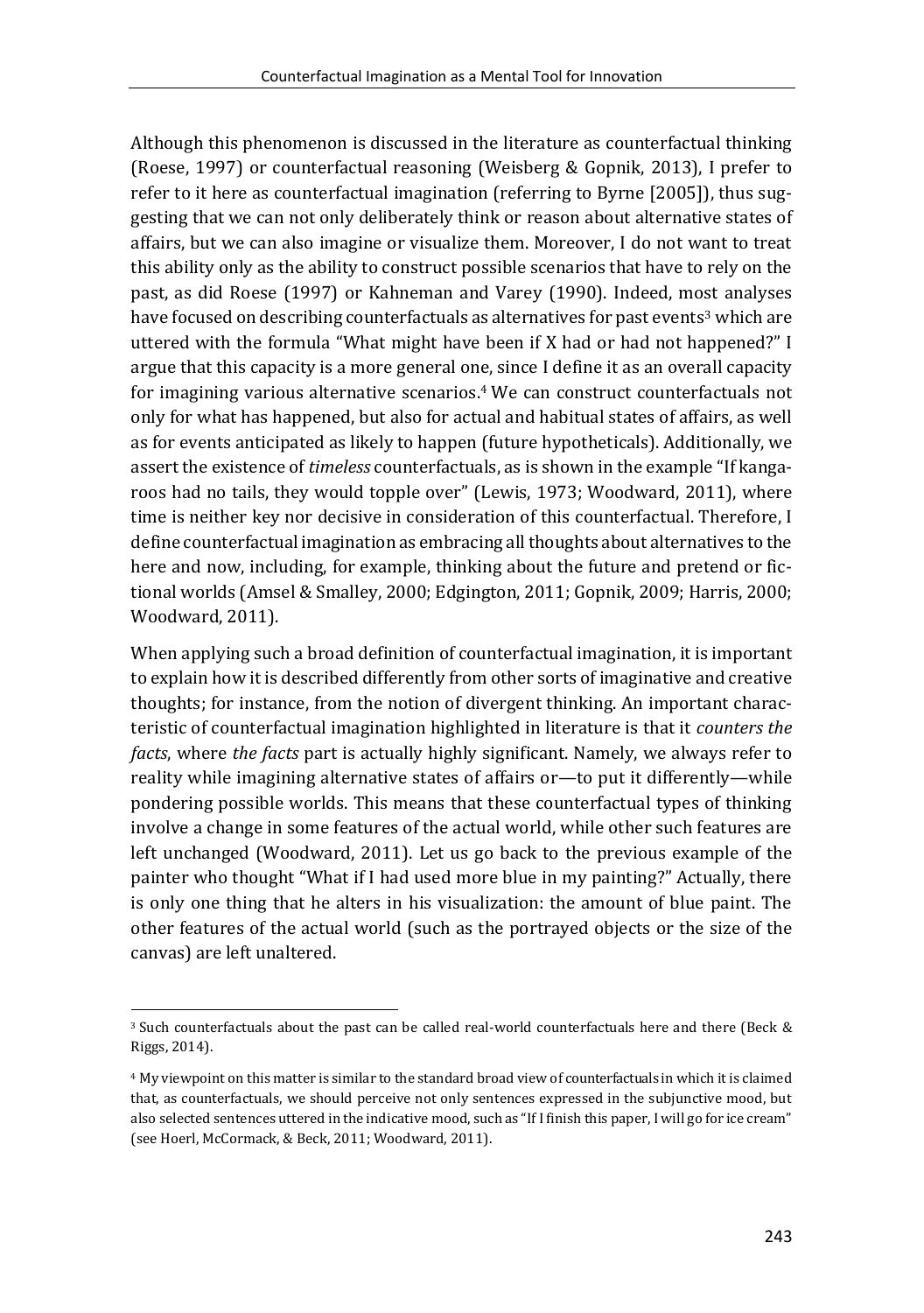Furthermore, counterfactual imagination can be perceived as ever-constrained by some facts or *commons*, or by particular external and internal conditions (Byrne, 2005). <sup>5</sup> It may be constrained by the need to create minimal changes to reality (Byrne, 1996), or that reality must be recoverable from the imagined alternative (Byrne, 1997). Otherwise, our imagined worlds would be incomprehensible, senseless, or perhaps even not possible to imagine at all because people may understand a counterfactual alternative only through the lens of the facts from which it was created (Byrne, 2005, 2016).

#### **Counterfactual Imagination in Human Development**

It is not news to say that children can be highly imaginative; this is mostly because from the age of 2 they engage in make-believe games (Fein, 1981). Talking especially about counterfactual imagination, we could find a number of studies in which pretend play is described as an activity based on counterfactual-like cognitive capacities such as (a) the competence in pondering possibilities (e.g., through a mental *possible worlds box* mechanism [Nichols & Stich, 2000]), (b) suppositional thinking (Perner, 1991), or (c) the mechanism of *decoupling,* thus disconnecting primary representations from their real functions (Leslie, 1987, 1994). According to Leslie (1987), a psychologist broadly recognized for his research on pretend play, in make-believe contexts children create a reality that is an alternative to the one known by them or believed to be true. In this sense, humans at the very beginning of their development are capable of cognitive innovation—with their peculiar imaginative competence they can transcend time, place, and/or circumstance to think about what might have been, design the future, create fictional worlds, and consider alternatives to the actual experiences of their lives (Harris, 2000).

Some researchers have recognized the counterfactual features of children's pretense episodes in a more explicit way (Amsel & Smalley, 2000; Harris, 2000; Weisberg, 2015; Weisberg & Gopnik, 2013). For instance, they say that pretending—as with counterfactual thinking—involves representing possible worlds (Weisberg, 2016). According to Angeline Lillard (2001), performing make-believe games serves a similar function for children, in some respects, as the Twin Earth construct serves for philosophers: it enables them to imagine and reason about an alternative world which resembles reality in some parameters. In other words, while pretending a

<sup>5</sup> Here we see how the notion of counterfactual imagination is contrary to the famous view of imagination proposed by Kant (1781/2000), who claimed that our imagination is completely free from reality: "For the imagination (as a productive cognitive power) is very mighty when it creates, as it were, another nature out of the material that actual nature gives it . . . In this process we feel our freedom from the law of association . . . for although it is under that law that nature lends us material, yet we can process that material into something quite different, namely, into something that surpasses nature" (p. 192).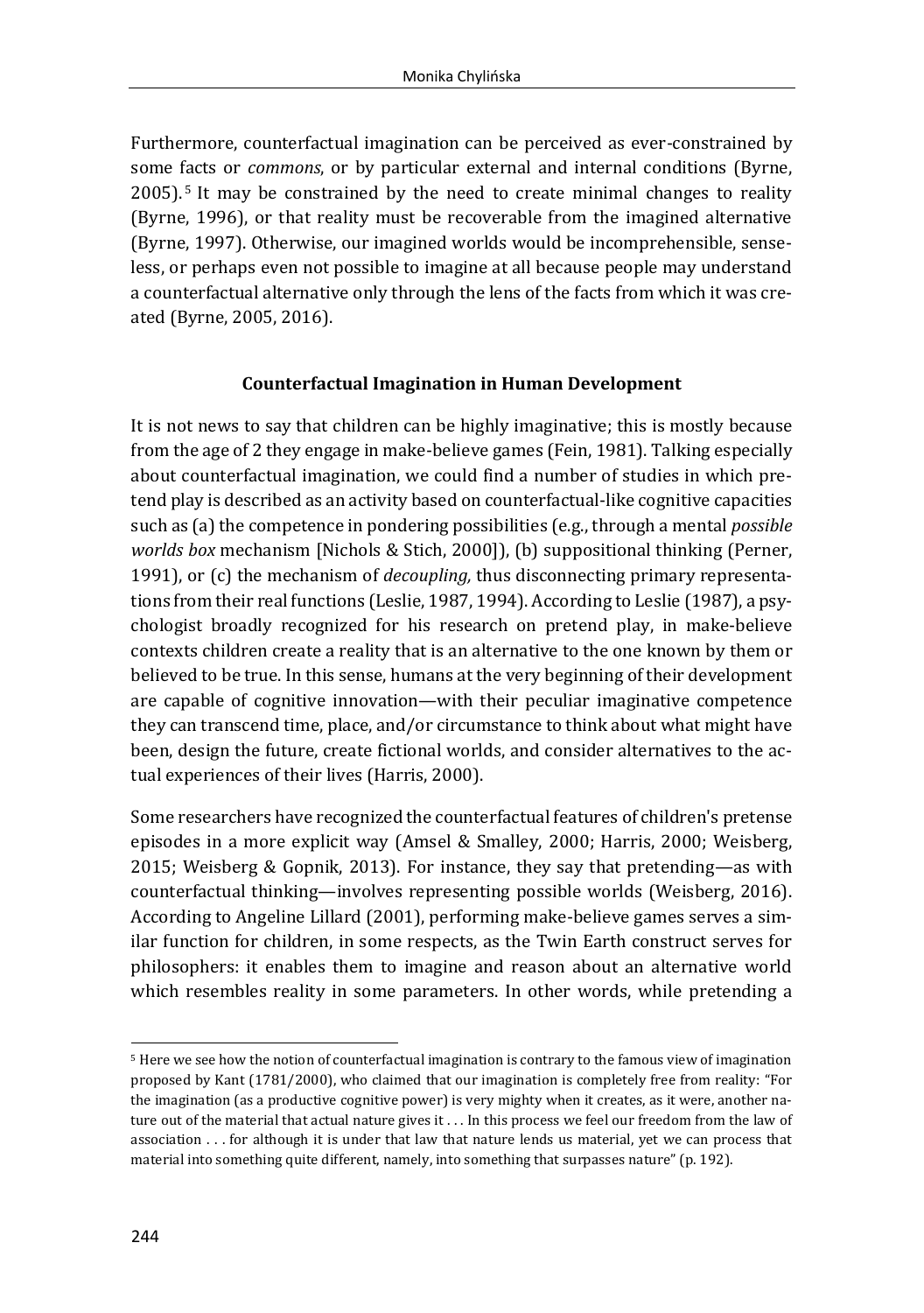child is considering and acting out certain alternative scenarios in which some features of reality change, and some do not. Therefore, *ipso facto*, during their play children experience some imaginative constraints and follow some thinking rules.

Although our first impulse could be to claim that children's pretend play (as with imagination) is unlimited and freely detached from reality; however, it is subject to certain regularities. A child does not pretend in a completely free-flowing manner, but preferably by following selected rules and by making his pretense understandable for others<sup>6</sup> (Bretherton, 1989). A child creates alternatives to existing events which, nevertheless, retain causal powers of mundane reality (Harris, 2000). Thanks to this pretense, an imaginative activity in which children posit the existence of fictitious worlds could paradoxically be an important tool for acquiring knowledge about the actual world<sup>7</sup> (Weisberg & Gopnik, 2013).

## **Applications of Counterfactual Imagination**

As my previous analysis shows, one aspect of counterfactual imagination is that it is constrained by facts. Would it be disturbing to say that counterfactual imagination is not as free as we first thought and that it does not help us to act as highly innovative and creative humans?

From some studies and applications of counterfactual imagination in the creative process, we learn that this specific ability of thinking *what if* or *what might have been* can enhance our creativity and innovation under certain conditions. For example, Markman, Lindberg, Kray, & Galinsky (2007) showed that so-called additive counterfactuals, which add new antecedent elements to reconstruct reality (e.g., "If only I owned an umbrella, I would not have gotten wet"), can evoke an expansive processing style. This processing facilitates creative generation or divergent thinking. On the other hand, subtractive counterfactuals (e.g., "If only it hadn't rained today, I would not have gotten wet") evoke a relational processing style that simplifies analytic task performance. Hence, additive counterfactuals can be viewed as more creative—they can "go beyond the original premise set, fabricating novel options perhaps never considered in the past" (Roese, 1994, p. 807). Creative leaders can then encourage people to structure their counterfactual stories to be more *additive* in order to allow them to be open to describing alternative states of affairs which were not part of the factual event. By these means we might boost the probability of creative and innovative performances in individuals.

 $\overline{a}$ <sup>6</sup> If interested in the topic, see an illuminating short movie on children's pretense:

<https://aeon.co/videos/children-at-play-provide-a-rare-glimpse-into-the-imagination-ours-and-theirs>

<sup>7</sup> There have been a number of studies on the function that pretend play may serve for children's development, among which the most prominent are the studies on the cognitive connections between pretending and understanding the minds of the others (Gut & Wilczewski, 2016; Leslie, 1994; Lillard, 2001).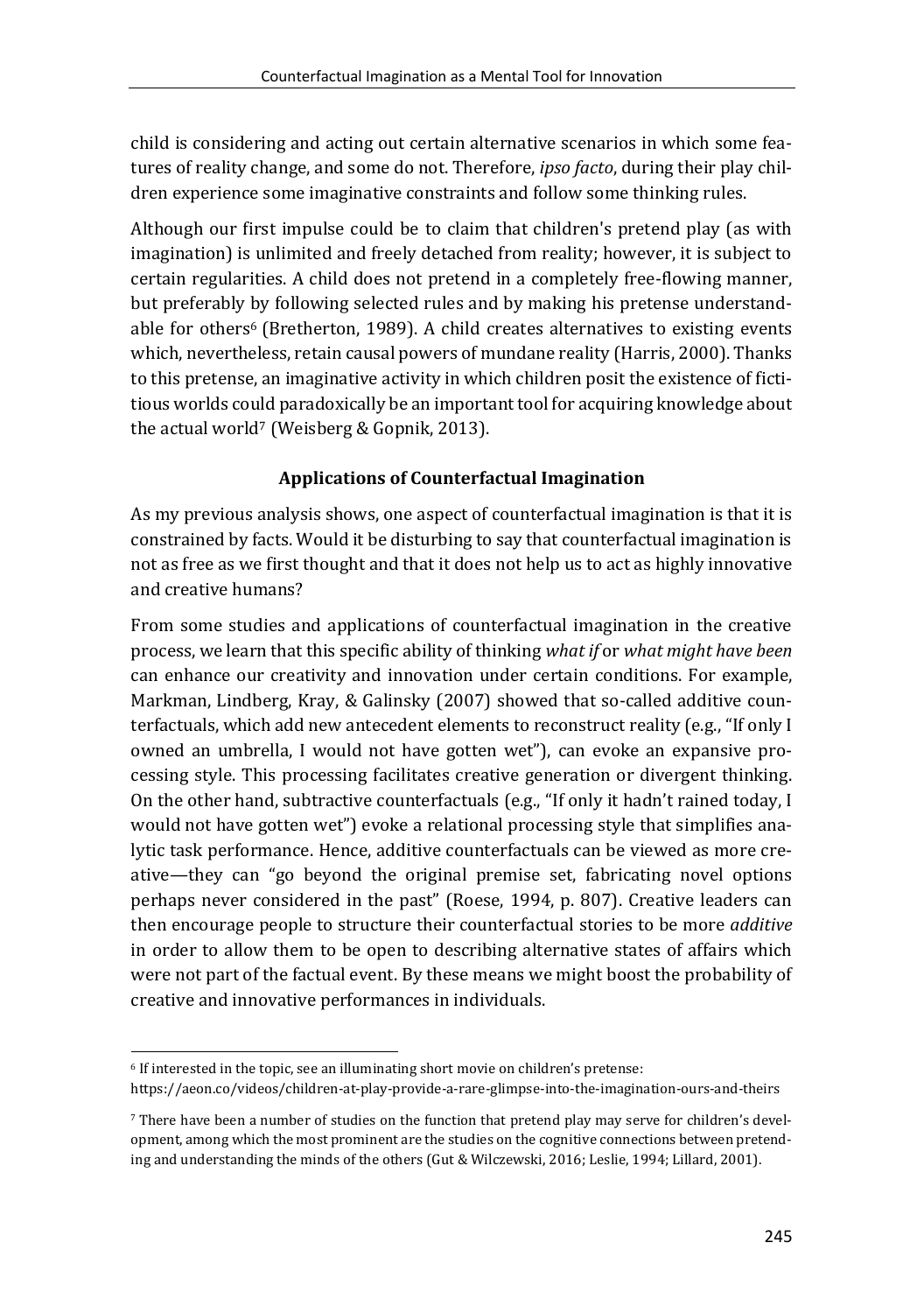Considering the previous applications of counterfactual imagination in innovation as well as in various creativity training programs which do not have to lead to any specific innovative products, we see that there is one well-known method that uses counterfactuals explicitly. Among lots of innovative strategies, there is one based on asking several *what if* questions and searching for original *would be* answers. "What if another advanced species existed?", "What if there were no gravity?", "What if we saw only one color: red?" Such fictitious situations prompt our creative thinking by letting us imagine different possible worlds in which some features do not have to be the same as in the actual world. <sup>8</sup> Hence, this counterfactual method introduces us to the mental state of creative generation of novel, non-actual ideas. At the same time, asking *what if* can be fruitful and is often adopted at the exploratory stage of creative and innovative processes (according to Geneplore model of creativity by Ward, Smith, & Finke [1999]). When we see a possible solution for a problem or when we construct a prototype version for our innovative product, we might ask a series of *what if* questions (e.g., "What if I made it a bit smaller?") to explore more possibilities to find the most creative one or to ensure that our final proposal is appropriate, or as valuable as it could be. Therefore, imagining what *would be* is important both at the preliminary generative stage of innovation and at the exploratory stage, when we evaluate and improve the selected ideas or artefacts. Counterfactual imaginative strategies are used in innovation in many ways and during various periods of the creative process.

## **Counterfactual Imagination as a Mental Tool for Innovation**

To complement the above brief notes on the adoption of the notion of counterfactuals in the creative field, in this section I will follow and develop the analysis of Byrne (2005), who stated that counterfactual imagination shares many similarities with other sorts of creative thought.

Byrne's main idea is that counterfactual imagination should be viewed as rational, since people create counterfactual alternatives by thinking about possibilities guided by a small set of principles. For example, when people create a counterfactual alternative to reality by mentally altering some aspects of reality, some of these aspects, which Byrne calls 'the fault lines of reality,' seem more *mutable* than others. That is, they are readily changed in a mental simulation of an event (Kahneman & Miller, 1986). Time seems mutable in our imaginary scenarios, while our own existence seems not. For example, we would say "If I had no time, I could not write this article" rather than "If I did

 $\overline{a}$ 

<sup>&</sup>lt;sup>8</sup> Notice that there are at least two possible ways of answering such what if questions: (1) as many different answers as possible (known as divergent thinking) or (2) to explore and develop one answer, e.g., What if kangaroos had no tails? They would topple over and then they could not move so fast (so they would be easy victims for predators, which means they could be in danger of extinction etc.). I would call this second way of processing cascading thinking and would relate it at the same time to exploratory and generative ways of creative problem solving (referring to the Geneplore model of creativity by Ward, Smith, & Finke [1999]).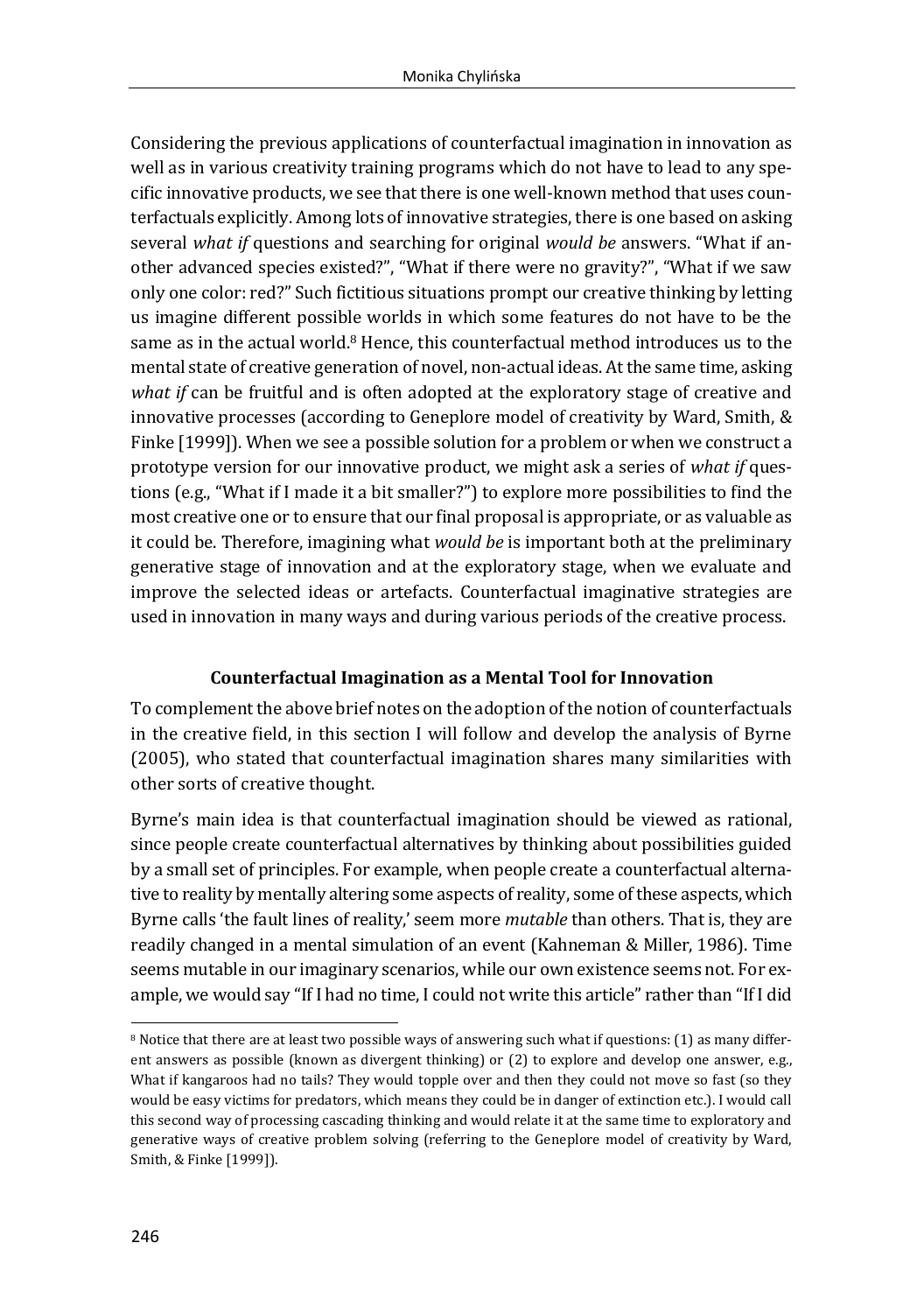not exist, I could not write this article." Different people tend to change the same features of the actual world when they think about counterfactual events; therefore, there are remarkable similarities in what everyone imagines. Moreover, thinking about other principles that lead our imagination, Byrne points out that we usually think of just a few (if not only one or two) possibilities to mentally represent some aspects of reality. We also do not tend to focus on impossibilities, that is, things that could never have happened given the way the world is, e.g., "If aliens attacked the city, I could not write this article." Likewise, we do not explain things by mentally altering natural laws; we do not say "It would be harder to write this article if there was too much oxygen in the air" or "She would not have fallen from the ladder if there had not been gravity" (Seelau, Seelau, Wells, & Windschitl, 1995).

All these described principles of the counterfactual imagination seem not to be too friendly to creativity and innovation. Claiming that this type of imaginative thinking shares similar mental features to creative thinking would result in saying that different people guided by similar imaginative rules tend to create similar things when they are situated in the same context to solve. Nevertheless, this is exactly the case. For instance, when different people have been asked to draw an alien from another planet, they tended to picture their cosmic creatures with sensory organs, most commonly eyes, and also with the limbs such as legs (Ward, 1994). People may think of just a single possibility to mentally represent some aspects of reality, such as the presence of eyes or the law of gravity, both of which seem immutable in the sense they are often left unaltered in our imagination.

Does this all mean that counterfactual imagination is counter to creativity and innovation? Not at all. On the contrary, counterfactual imagination can lead us to highly original and valuable ideas and objects. Accordingly, I see some possible paths of interpreting Byrne's studies in favor of the creative power of the counterfactual imagination.

The main path I will sketch here could be called the meta-cognitive one. It shows that it is helpful for one to have and develop original and novel ideas when one has a sort of meta-knowledge of counterfactual imagination. (Of course, Byrne's principles are taken into account.) To be innovative, we could try to break some of the imaginative rules, as most creative nonconformists usually do. These are the possible ways to do it:

- 1. Instead of making minimal changes to reality in your imagination, think bigger and alter more.
- 2. Do not rely solely on the elements of your conceptual knowledge that first come to your mind when creating: add more alternatives, take a look around, travel to a new place, etc.
- 3. Instead of using 'close counterfactuals' which are close to reality, ("If I finish the paper, I will go to sleep"), try to use remote ones ("If I finish the paper, I will go to visit one of the possible worlds").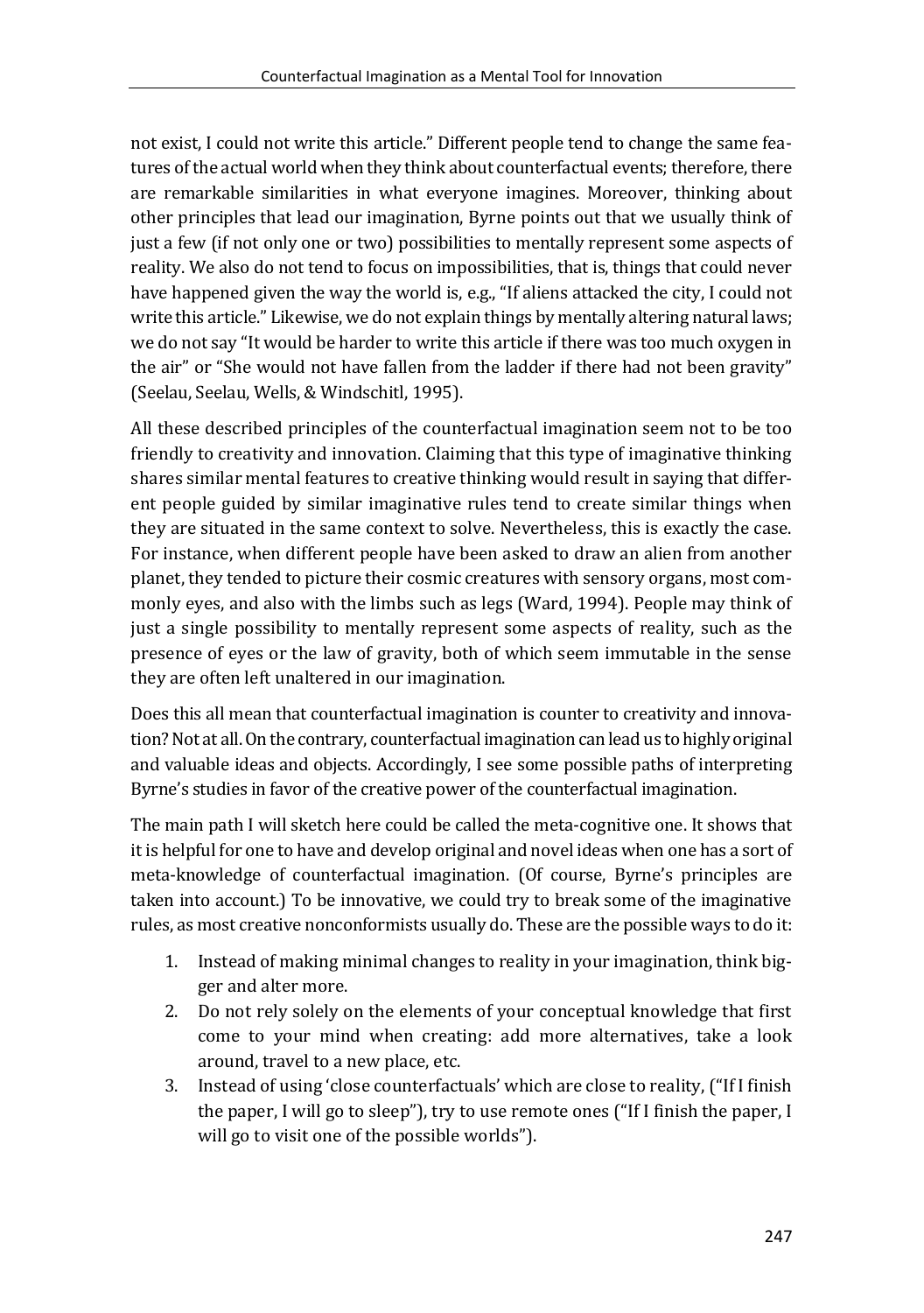- 4. Make mutable what seems to be immutable, e.g., imagine an alien without eyes and legs (!).
- 5. Try to change the diagnostic aspects of a concept which seem least mutable, e.g., if prickly spines are typical of a cactus, think about a cactus that does not have them, or imagine shoes without soles.
- 6. Alter the laws of nature when trying to be innovative. 9

Following these suggestions, we could make use of counterfactual imagination at its best in our innovative and creative performances. To put it differently, good imagination management could lead us to novel and original solutions, and this would be the evidence that counterfactual imagination is a truly valuable mental tool for innovation.

## **One Last Thing of Importance**

Finally, I will point out the most basic and fundamental function that counterfactual imagination might serve for our creativity and innovation. Namely, it facilitates us to alter reality and to invent anything with a touch of or a basis in the actual world, for all inventions consist of alternations or developments of reality. Why in the Upper Paleolithic era, around 10,000 years ago, did an extraordinary *cognitive revolution* in human culture occur? According to Harris (2000), this was caused by the appearance in humans of the capacity to invoke imaginary possibilities. Such a cognitive revolution of counterfactual imagination enabled the invention of tools and new strategies for hunting. In contemporary times it enables us every day to think up new ideas and to invent either simple or complicated useful objects such as teapots or robots. To be creative, we certainly need to guide and use our counterfactual imagination properly, as how revealing it is can be seen from Erin Hanson's question:

"What if I fall? Oh darling, what if you fly?"

## **Acknowledgments**

Sincere thanks to my friend Claire Zhenxu Fan as well as to Hannah Drayson, Raluca Briazu, Abigail Jackson, Klara Łucznik and the other researchers at CogNovo whose comments and suggestions helped me to develop and improve this paper.

Work on this paper was supported by the National Science Centre, Poland (UMO-2016/21/N/HS1/03495; title of the research project: *Counterfactual Imagination and Pretend Play: The Cognitive Underpinnings of Human Creativity*).

 $\overline{a}$ 

<sup>9</sup> There is a truly original children's book about a boy who defies the laws of gravity: *The Terrible Thing That Happened to Barnaby Brocket* by John Boyne.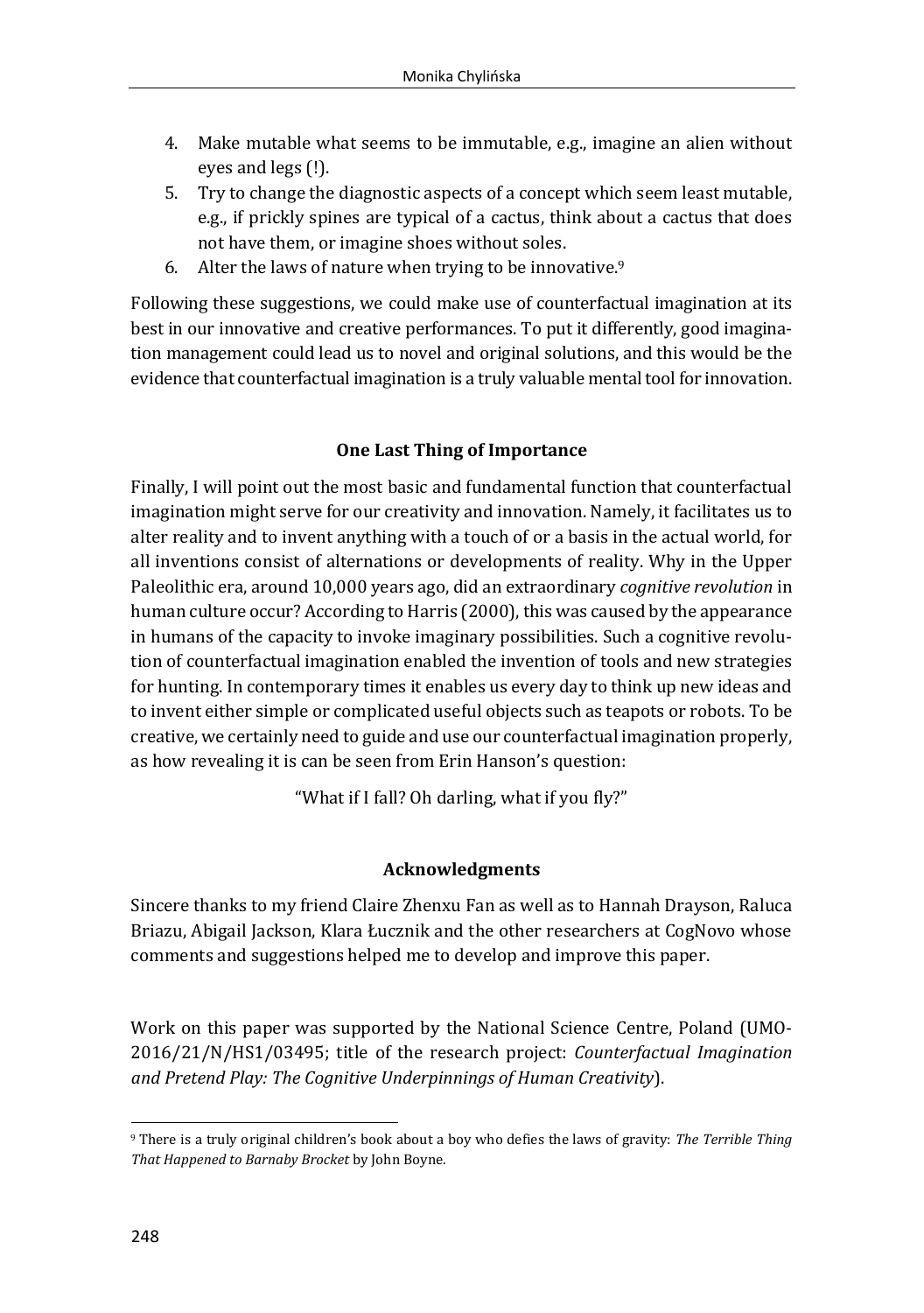#### **References**

- Amsel, E., & Smalley, J. D. (2000). Beyond really and truly. In P. Mitchell & K. J. Riggs (Eds.), *Children's reasoning and the mind* (pp. 121–147). Hove, UK: Psychology Press.
- Beck, S. R., & Riggs, K. J. (2014). Developing thoughts about what might have been. *Children Development Perspectives, 8*(3), 175–179.
- Boden, M. (2004). *The creative mind: Myths and mechanisms* (2nd ed.). New York, NY: Routledge.
- Bretherton, I. (1989). Pretense: The form and function of make-believe play. *Developmental Review, 9*(4), 383–401. doi[:10.1016/0273-2297\(89\)90036-1](https://doi.org/10.1016/0273-2297(89)90036-1)
- Byrne, R. M. J. (1996). Towards a model theory of imaginary thinking. In J. Oakhill & A. Garnham (Eds.), *Mental modells in cognitive science: Essays in honour of Phil Johnson-Laird* (pp. 155–174). Hove, UK: Erlbaum, Taylor and Francis.
- Byrne, R. M. J. (1997). Cognitive processes in counterfactual thinking about what might have been. In D. Medin (Ed.), *The Psychology of learning and motivation: Advances in research and theory: Voume 37* (pp. 105–154), vol. 37, San Diego, CA: Academic Press.
- Byrne, R. M. J. (2005). *The rational imagination: how people create alternatives to reality*. The Cambridge, MA: MIT Press, Cambridge.
- Byrne, R. M. J. (2016). Counterfactual thought. *Annual Review of Psychology, 67*, 135–157. doi[:10.1146/annurev-psych-122414-033249](http://doi.org/10.1146/annurev-psych-122414-033249)
- De Smedt, J. (2011). *Common minds, uncommons thoughts. A philosophical anthropolical investigation of uniquely human creative behavior, with an emphasis on artistic ability, religious reflection, and scientific study* (Doctoral dissertation). Ghent University, Ghent, Belgium.
- Edgington, D. (2011). Causation first: Why causation is prior to counterfactuals. In C. Hoerl, T. McCormack, & S. R. Beck (Eds.), *Understanding caunterfactuals, understanding causation: Issues in psychology and philosophy* (pp. 230–241). Oxford, UK: Oxford University Press.
- Fein, G. G. (1981). Pretend play in childhood: An integrative review. *Child Development, 52*(4), 1095–1118. doi[:doi.org/10.2307/1129497](http://doi.org/10.2307/1129497)
- Gopnik, A. (2009). *The philosophical baby: What children's minds tell us about truth, love, and the meaning of life*. New York, NY: Farrar, Straus, and Giroux.
- Gut, A., & Wilczewski, M. (2016). The role of language in the emergence of mature belief reasoning and social cognition. In M. Hinton (Ed.), *Linguistics and philosophy of language*  (pp. 209–238), Frankfurt am Main, Germany: Peter Lang.
- Harris, P. L. (2000). *The work of the imagination*. Oxford, UK: Blackwell.
- Hoerl, C., McCormack, T., & Beck S. R.(2011). Introduction: Understanding counterfactuals and causation. In C. Hoerl, T. McCormack, & S. R. Beck (Eds.), *Understanding caunterfactuals, understanding causation: Issues in psychology and philosophy* (pp. 1–15). Oxford, UK: Oxford University Press.
- Kahneman, D., & Miller, D. (1986). Norm theory: Comparing reality to its alternatives. *Psychological Review, 93*, 136–153.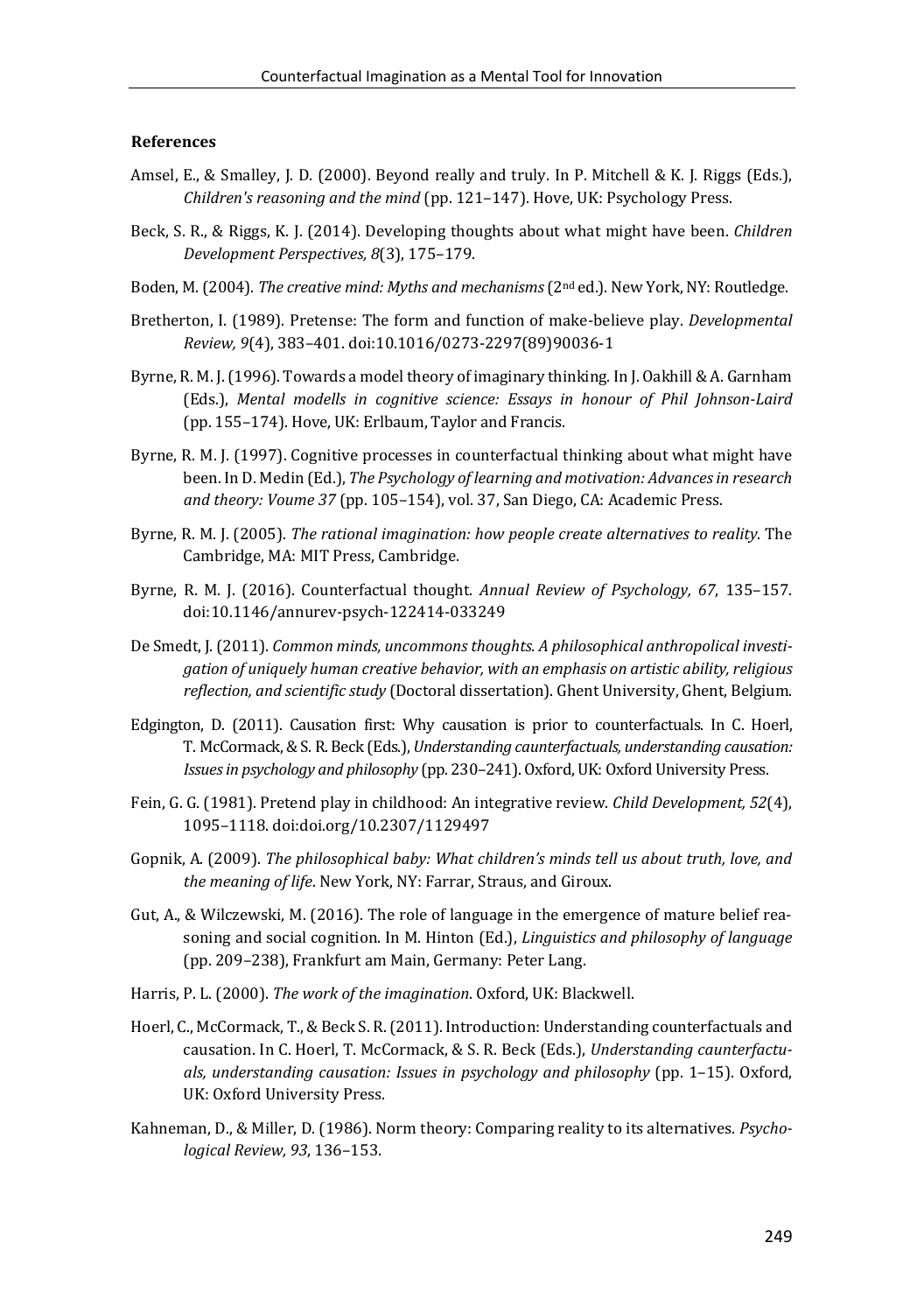- Kahneman, D., & Varey, C. A. (1990). Propensities and counterfactuals: The loser that almost won. *Journal of Personality and Social Psychology, 59*, 1101–1110.
- Kant, I. (2000). *Critique of the power of judgment*. (P. Guyer & E. Matthews, Trans.). Cambridge, MA: Cambridge University Press. (Original work published 1781)
- Kronfeldner, M. (2009). Creativity naturalized. *The Philosophical Quarterly, 59*(237), 577–592.
- Leslie, A. M. (1987). Pretence and representation: The origins of "theory of mind." *Psychological Review, 94*(4), 412–426. do[i:10.1037/0033-295X.94.4.412](http://doi.org/10.1037/0033-295X.94.4.412)
- Leslie, A. M. (1994). Pretending and believing: issues in the theory of ToMM. *Cognition, 50*(1–3), 211-238. do[i:10.1016/0010-0277\(94\)90029-9](http://doi.org/10.1016/0010-0277(94)90029-9)
- Lewis, D. (1973). *Counterfactuals*. Oxford, UK: Blackwell.
- Lillard, A. (2001). Pretend play as twin earth: A social-cognitive analysis. *Developmental Review, 21*, 495–531.
- Markman, K. D., Lindberg M. J., Kray L. J., & Galinsky A. D.(2007). Implications of counterfactual structure for creative generation and analytical problem solving. *Personality and Social Psychology Bulletin, 33*(3), 312–324.
- Nichols, S., & Stich, S. (2000). A cognitive theory of pretence. *Cognition, 74*(2), 115–147. doi[:10.1016/S0010-0277\(99\)00070-0](https://doi.org/10.1016/S0010-0277(99)00070-0)
- Perner, J. (1991). *Understanding the representational mind*. Cambridge, MA: MIT Press.
- Roese, N. J. (1994). The functional basis of counterfactul thinking. *Journal of Personality and Social Psychology, 66*(5), 805–818.
- Roese, N. J. (1997). Counterfactual thinking. *Psychological Bulletin, 121*(1), 133–148.
- Seelau, E. P., Seelau, S. M., Wells, G. L., & Windschitl, P. D. (1995). Counterfactual constraints. In N. J. Roese & J. M. Olson (Eds.), *What might have been: The social psychology of counterfactual thinking* (pp. 57–79). Hillsdale, NJ: Lawrence Erlbaum Associates.
- Stein, M. I. (1953). Creativity and culture. *The Journal of Psychology, 36*(2), 311–322. doi[:10.1080/00223980.1953.9712897](http://doi.org/10.1080/00223980.1953.9712897)
- Suddendorf, T. (2013). *The gap: The science of what separates us from other animals*. New York, NY: Basic Books.
- Ward, T. B. (1994). Structured imagination: The role of category structure in exemplar generation. *Cognitive Psychology, 27*, 1–40.
- Ward, T. B., Smith S. M., & Finke R. A. (1999). Creative Cognition. In R. J. Sternberg (Ed.), *Handbook of creativity* (pp. 189–212). Cambridge, UK: Cambridge University Press.
- Weisberg, D. S. (2015). Pretend play. *WIREs Cognitive Science, 6*(3), 249–261. do[i:10.1002/wcs.1341](http://doi.org/10.1002/wcs.1341)
- Weisberg, D. S. (2016). Imagination and child development. In A. Kind (Ed.), *The Routledge handbook of philosophy of imagination* (pp. 300–313). New York, NY: Routledge.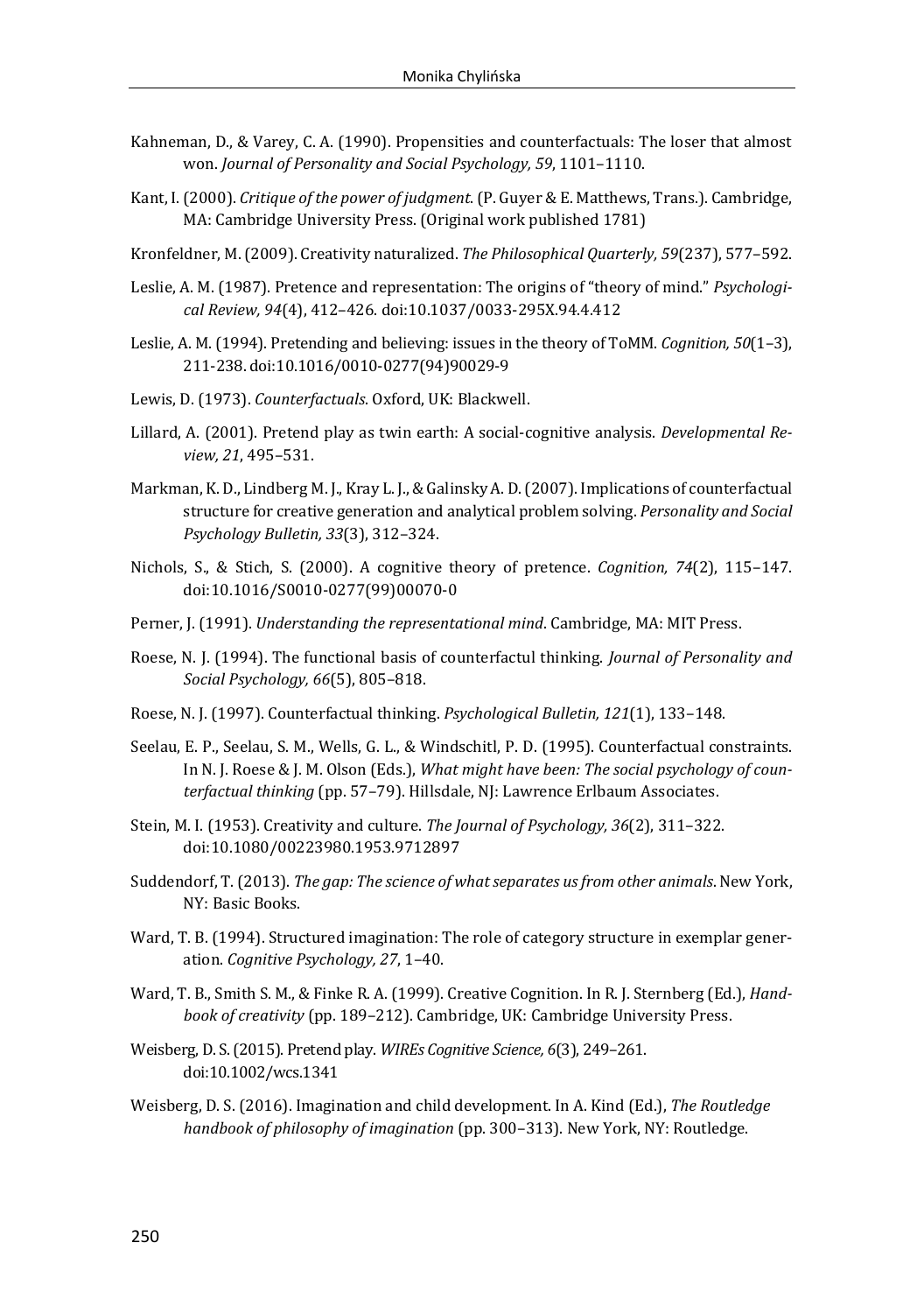Weisberg, D. S., & Gopnik, A. (2013). Pretense, counterfactuals, and bayesian causal models: Why what is not real really matters. *Cognitive Science, 37*(7), 1368–1381. doi[:10.1111/cogs.12069](http://doi.org/10.1111/cogs.12069)

Whittier, J. G. (1898). *The works of John Greenleaf Whittier* (Vol. 1). New York: Houghton, Mifflin.

Woodward, J. (2011). Psychological studies of causual and counterfactual reasoning. In C. Hoerl, T. McCormack, & S. R. Beck (Eds.), *Understanding caunterfactuals, understanding causation: Issues in psychology and philosophy* (pp. 16–53). Oxford, UK,Oxford University Press.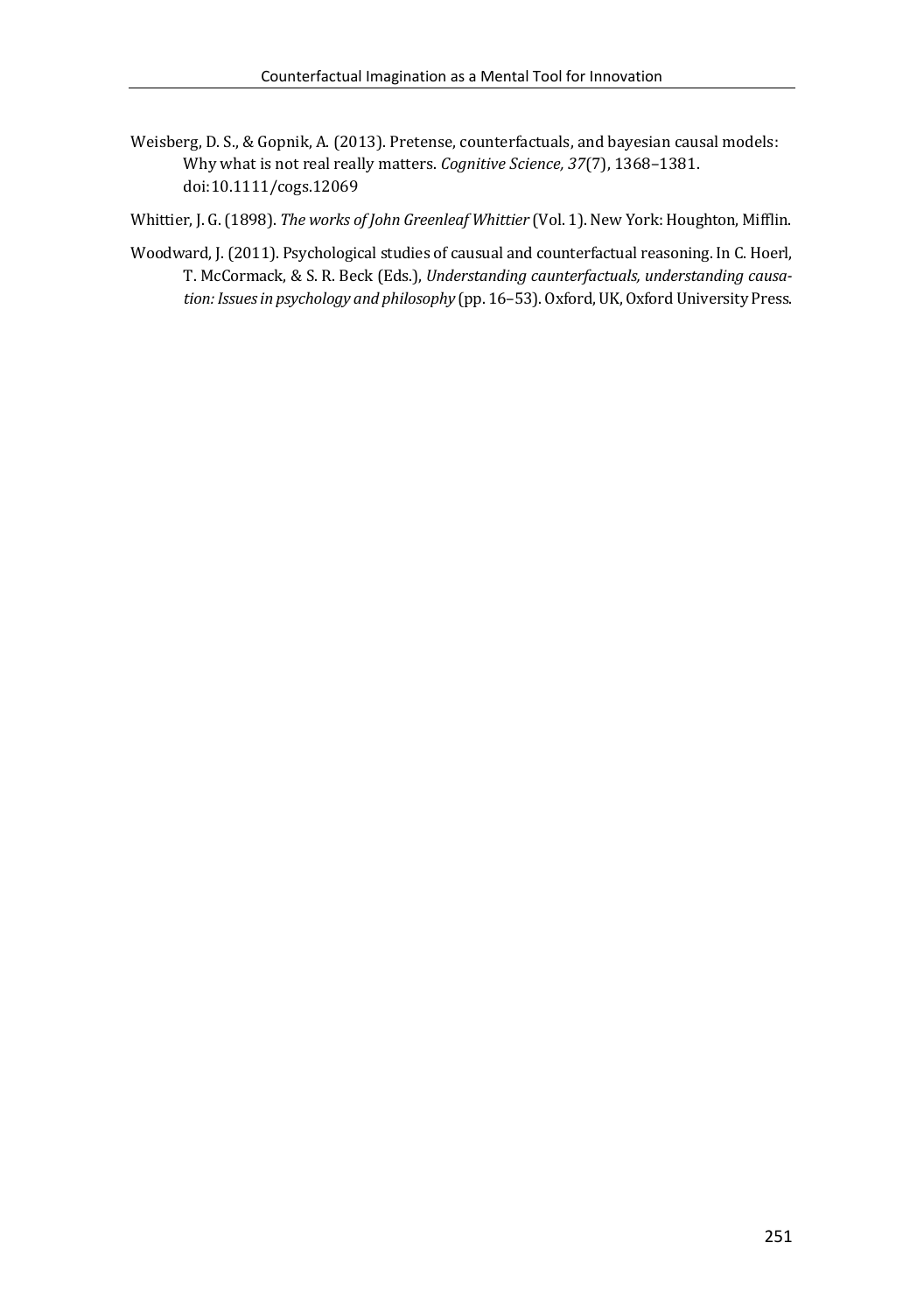## **Response to "Counterfactual Imagination as a Mental Tool for Innovation" by Hannah Drayson**

The paper proposes a number of ways to use counterfactual imagination as a method in design practice. In the following, I refer to a number of complementary references for this area of enquiry from literary theory and science and technology studies.

First, the observation that counterfactual thinking is conformist suggests a connection to writing in literary theory on the topic of alternative worlds. This work considers the way in which the familiar and unfamiliar are held together in the practice of creating complex alternative scenarios. As science fiction scholar Darko Suvin defines it, sf is "a literary genre . . . whose main formal device is an imaginative framework, alternative to the author's environment" (Suvin, 1979, pp. 7–8). Some of the concepts generated to analyze these writing practices might offer another dimension to the discussion, for example: Suvin's theory of the sf *novum,* a single, scientifically plausible innovation around which a story is told and which produces an experience of "cognitive estrangement" (inviting speculation in the reader about possible alternatives to the status quo). Other work in this vein connects with thinking about the relation of the counterfactual to creative imagination; according to Arne Zettersten (2011), J. R. Tolkien's belief in myths was as transcendent truths (complicating the definition of factual and counterfactual).

This paper appears to raise a definition of counterfactual imagination that invites further questions, possibly because of the slippery meaning of the word "fact." If—as it is defined here (p. 243)—"counterfactual imagination [embraces] all thought about alternatives to the here and now," then where does factual information that is *not* about the "here and now" fit into this definition? The difficult processes by which matters of fact come to acceptance are an object of study, as much in the humanities (Latour & Woolgar, 1979) as in the sciences. However, this definition seems to assume that what we directly experience and what is "true" are the same thing. Take, as an example, a "fact" that kangaroos have long tails. In terms of my experience of the "here and now," there is very little to distinguish this "fact" from other thoughts or imaginings that I might entertain, and what of thoughts that I have which are mistaken? With the paper's goal to instrumentalize counterfactuals for the purposes of enhancing creative innovation—the definition of a counterfactual thought may have to include the coda that it is counter to the facts as understood by the individual who is imagining them. This individual perspective may offer a further line of exploration.